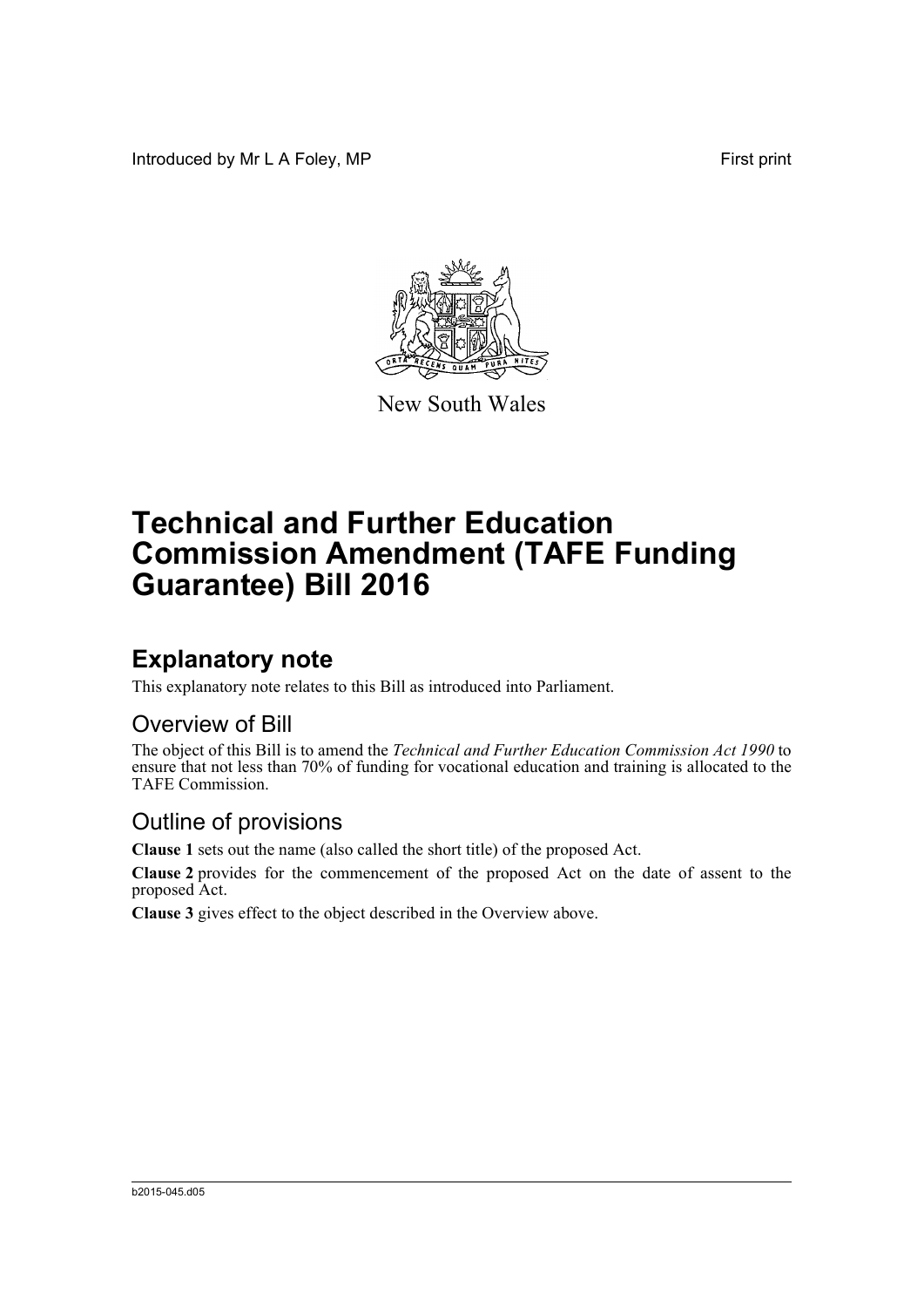Introduced by Mr L A Foley, MP **First** print



New South Wales

# **Technical and Further Education Commission Amendment (TAFE Funding Guarantee) Bill 2016**

### **Contents**

| Name of Act                                                                |   |  |
|----------------------------------------------------------------------------|---|--|
| Commencement                                                               | 2 |  |
| Amendment of Technical and Further Education Commission Act 1990<br>No 118 | ◠ |  |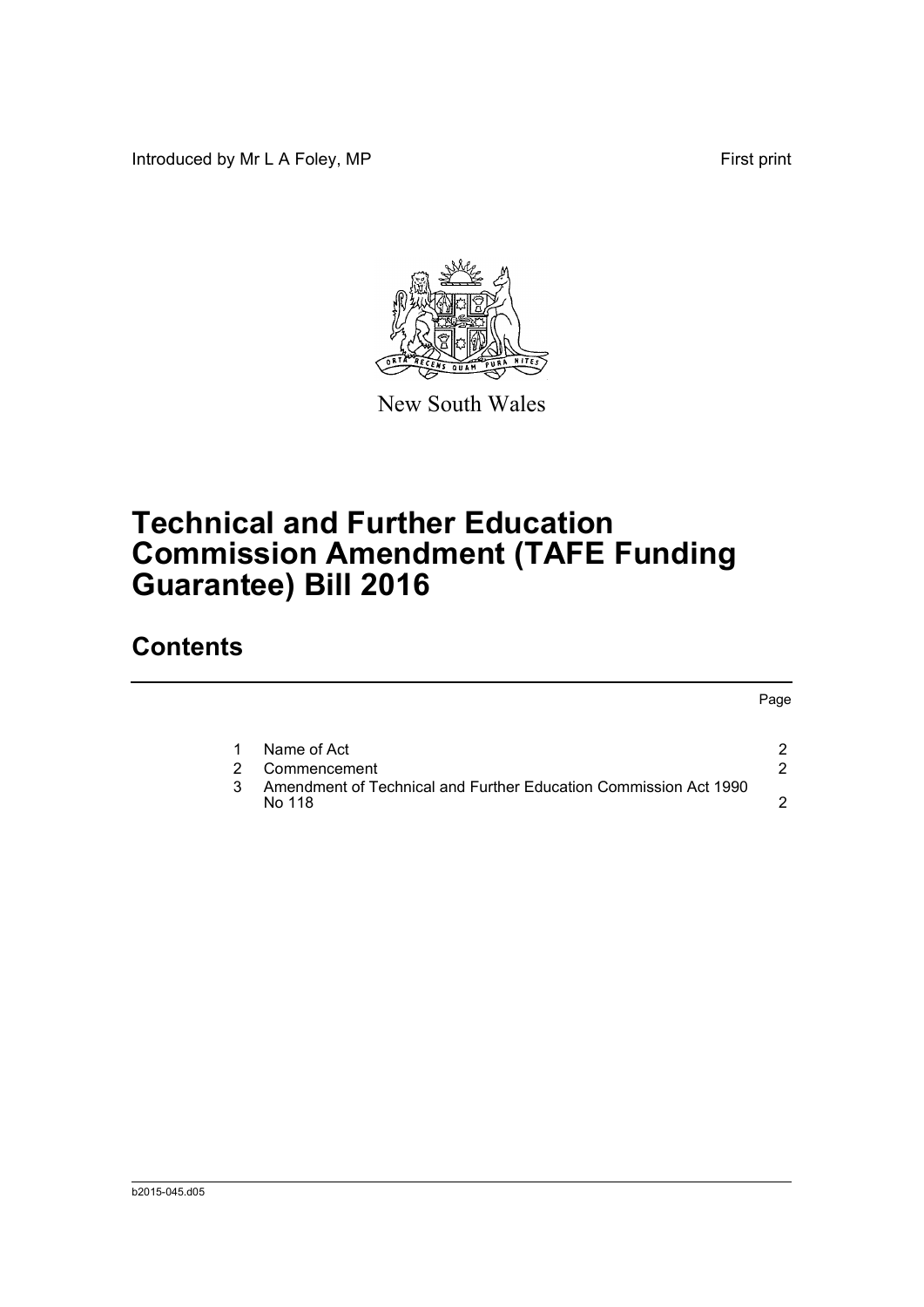

New South Wales

## **Technical and Further Education Commission Amendment (TAFE Funding Guarantee) Bill 2016**

No , 2016

#### **A Bill for**

An Act to amend the *Technical and Further Education Commission Act 1990* to ensure that not less than 70% of funding for vocational education and training is allocated to the TAFE Commission.